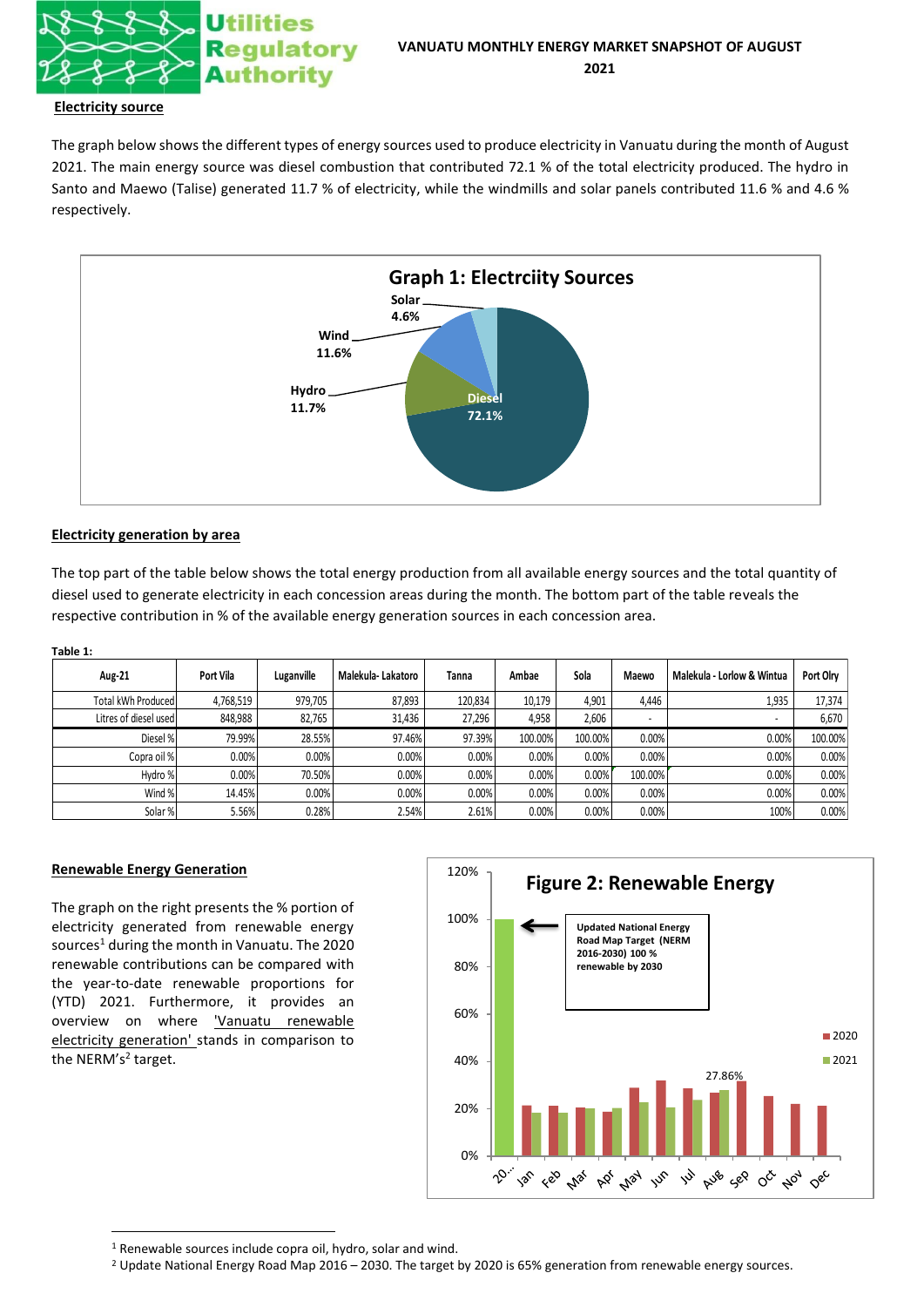## **Fuel cost index**

Graph on the right discloses the fuel price index. It is not showing the price per liter of diesel but the evolution or movement of fuel price in 2021. The index point is updated to start 100 points in January 2020 to cater for electricity service areas that their operational data becomes available thereafter. At the time this report was issued, the Department of Energy was not able to provide the necessary data to compute the fuel price index for Tanna and Malekula (As shown in the graph).

# **Electricity Price**

UNELCO<sup>3</sup> tariff for the month of August 2021 is 53.85 Vatu/kWh. VUI<sup>4</sup>, DoE<sup>5</sup> and the Wintua/Lorlow electrical Cooperative's<sup>6</sup> applicable tariff of the same month is 38.52, 70.22 and 58 Vatu/kWh respectively.

UNELCO and DoE's actual operational parameters for a reporting month are typically utilized to compute electricity tariff for the following month, for instance the the July 2021 operational parameters were used to determine the August 2021 tariff.

# **Total Electricity Generated and Sold<sup>7</sup> within the concession areas.**

Total power prodcued decreased by 0.84 % from preceding month; comparing it with the equivalent month in previous calendar year, the total power generated increased by 4.1%.

Total power sold during the month increased by 5.1 % from previous month and also increased by 4.6 % for the corresponding month in 2020.

Changes in power produced and sold are entirley dependent on consumption within the reporting month.



<sup>3</sup> Union Electrique du Vanuatu Limited, <<UNELCO LIMITED>>, supply electricity in Port Vila

<sup>4</sup> Vanuatu Utilities Infrastructure supplies electricity in Luganville and Port Olry (Santo), Sola (Banks) and Talise (Maewo). <sup>5</sup> The Department of Energy (DoE) supplies electricity in the Tanna and Malekula concessions since mid-July 2020 and has commenced charging tariff in October of 2020.

<sup>7</sup> Monthly energy sold in UNELCO's Concessions for the reporting month is estimated based on actual proportion of energy sold to total energy produced in comparable month for the previous calendar year.





<sup>&</sup>lt;sup>6</sup> Lakatoro cooperative is operating the newly established Solar grid at Wintua and Lorlow in Malekula. For more information visit the Department of Energy's website (www.doe.gov.vu)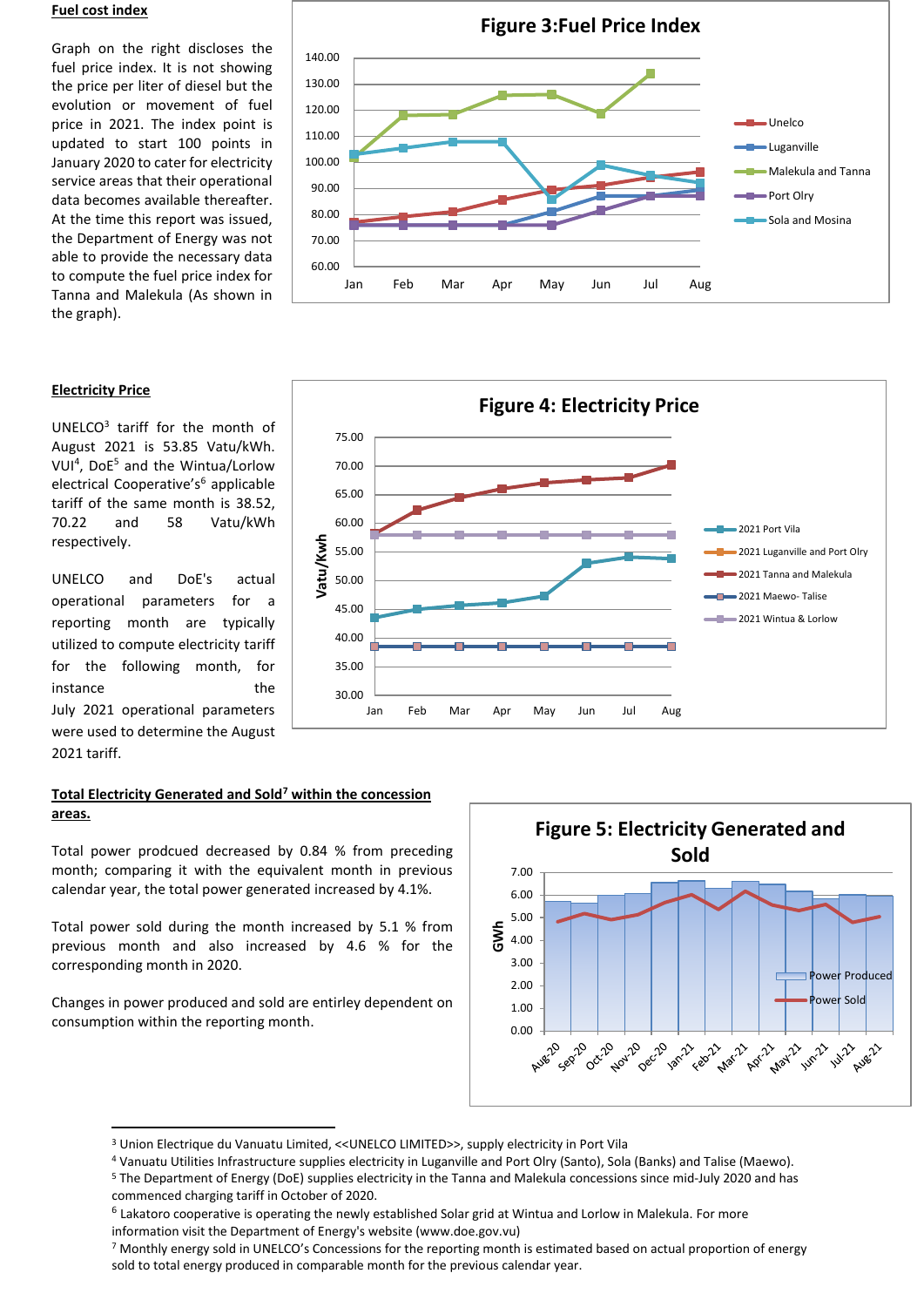*The data utilized in creating this monthly energy snapshot does not include electricity production outside of a concession agreement or MOU.*



The URA welcomes suggestions and feedbacks from readers of this monthly energy snapshot report. Any readers desiring to seek clarity of this report are encouraged to seek clarity from the URA should they do not understand any part of this report.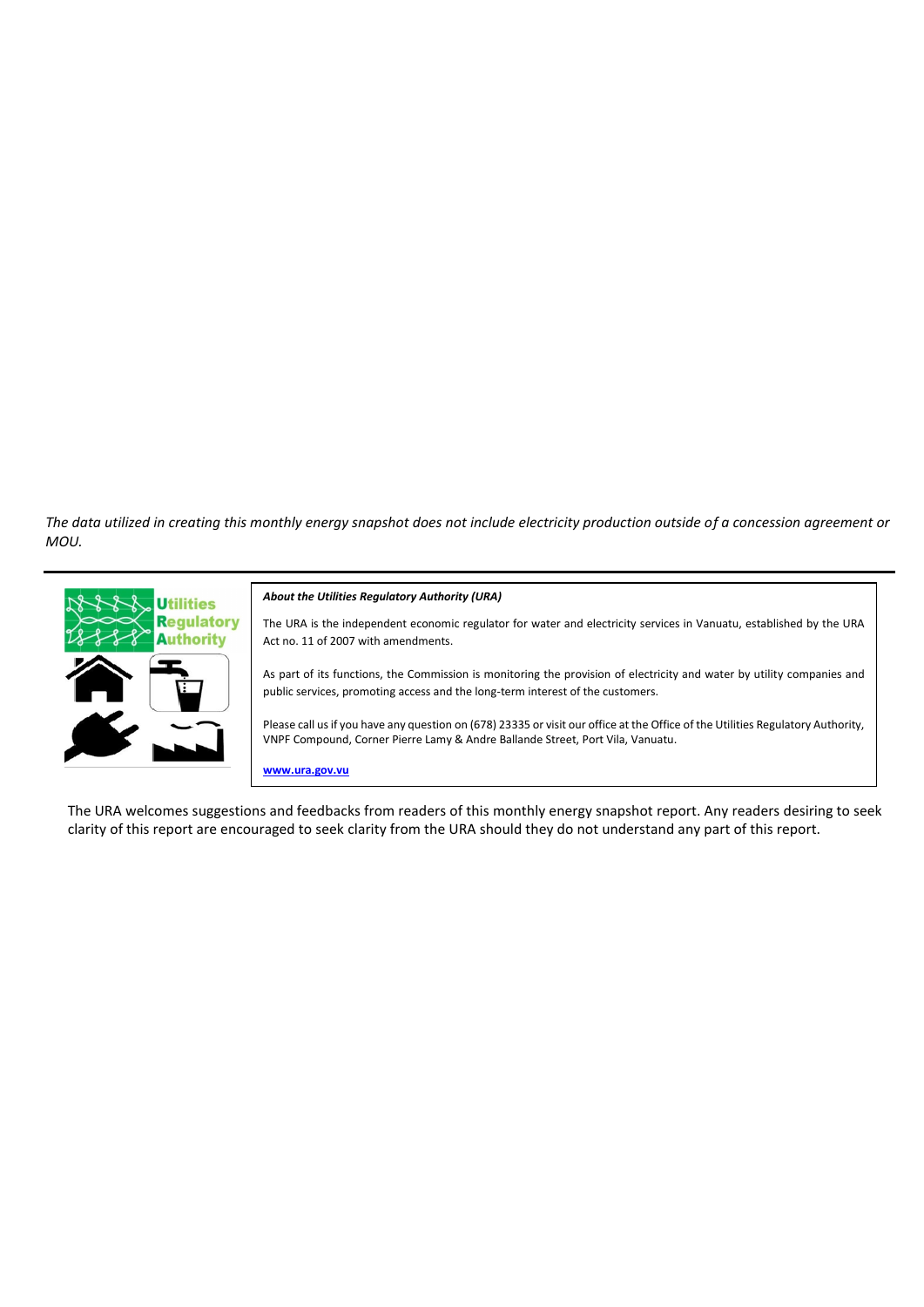

## **Olgeta sos blong Elektrisiti**

Graf we i stap daon ia i soemaot olgeta difren kaen sos blong eneji we oli produsum elektrisiti long Vanuatu long manis Okis 2021. Mein sos blong eneji hemi disel we i givhan long 72.1 % blong totol elektrisiti we oli mekem. Haedro long Santo mo Maewo (Talise) i jeneretem 11.7 % blong elektrisiti mo win mil long Devil's Point i jeneretem 11.6 % mo sola i jeneretem 4.6 % blong elektrisiti.



## **Amaon blong Elektrisiti we olgeta eria oli yusum**

Long top pat blong tebol we i stap ia i soemaot totol prodaksen blong eneji we i kam long evri sos we i stap naoia mo totol kwantiti blong disel we oli yusum blong jeneretem elektrisiti long wanwan konsesen eria long manis Okis 2021. Pat blong tebol we i stap daon ia i soemaot olsem wanem wanwan konsesen eria oli generetem eneji mo olgeta wanwan shea blong eneji sos.

#### **Tebol 1:**

| Aug-21                | Port Vila | Luganville | Malekula-Lakatoro | Tanna   | Ambae   | Sola    | Maewo   | Malekula - Lorlow & Wintua | Port Olry |
|-----------------------|-----------|------------|-------------------|---------|---------|---------|---------|----------------------------|-----------|
| Total kWh Produced    | 4,768,519 | 979,705    | 87,893            | 120.834 | 10.179  | 4.901   | 4.446   | 1,935                      | 17,374    |
| Litres of diesel used | 848,988   | 82,765     | 31.436            | 27,296  | 4,958   | 2,606   |         | $\sim$                     | 6,670     |
| Diesel %              | 79.99%    | 28.55%     | 97.46%            | 97.39%  | 100.00% | 100.00% | 0.00%   | 0.00%                      | 100.00%   |
| Copra oil %           | 0.00%     | 0.00%      | $0.00\%$          | 0.00%   | 0.00%   | 0.00%   | 0.00%   | 0.00%                      | 0.00%     |
| Hydro %               | 0.00%     | 70.50%     | 0.00%             | 0.00%   | 0.00%   | 0.00%   | 100.00% | 0.00%                      | 0.00%     |
| Wind %                | 14.45%    | 0.00%      | 0.00%             | 0.00%   | 0.00%   | 0.00%   | 0.00%   | 0.00%                      | 0.00%     |
| Solar %               | 5.56%     | 0.28%      | 2.54%             | 2.61%   | 0.00%   | 0.00%   | 0.00%   | 100%                       | 0.00%     |

## **Riniuebol Eneji Jeneresen**

Graf long raet ia hemi ripresentem shea blong elektrisiti we hemi kamaot long olgeta riniuwebol eneji sos<sup>1</sup> long wan manis. Olgeta riniuwebol kontribusen blong 2020 oli save komperem wetem year-to date (YTD) blong 2021. Mo hemia I givim wan lukluk long wea nao riniuwebol elektrisiti blong Vanuatu hemi stap long hem tede, hemia kopea wetem taket blong  $NERM<sup>2</sup>$ .



<sup>1</sup> Riniuwebol sos hemi inkludim oel blong kopra, haedo, sola mo win.

<sup>2</sup> Apdeit Nasonal Eneji Rodmap 2016-2030. Taget bifo long 2020 hemi 65% blong jeneresen long riniuebol eneji sos.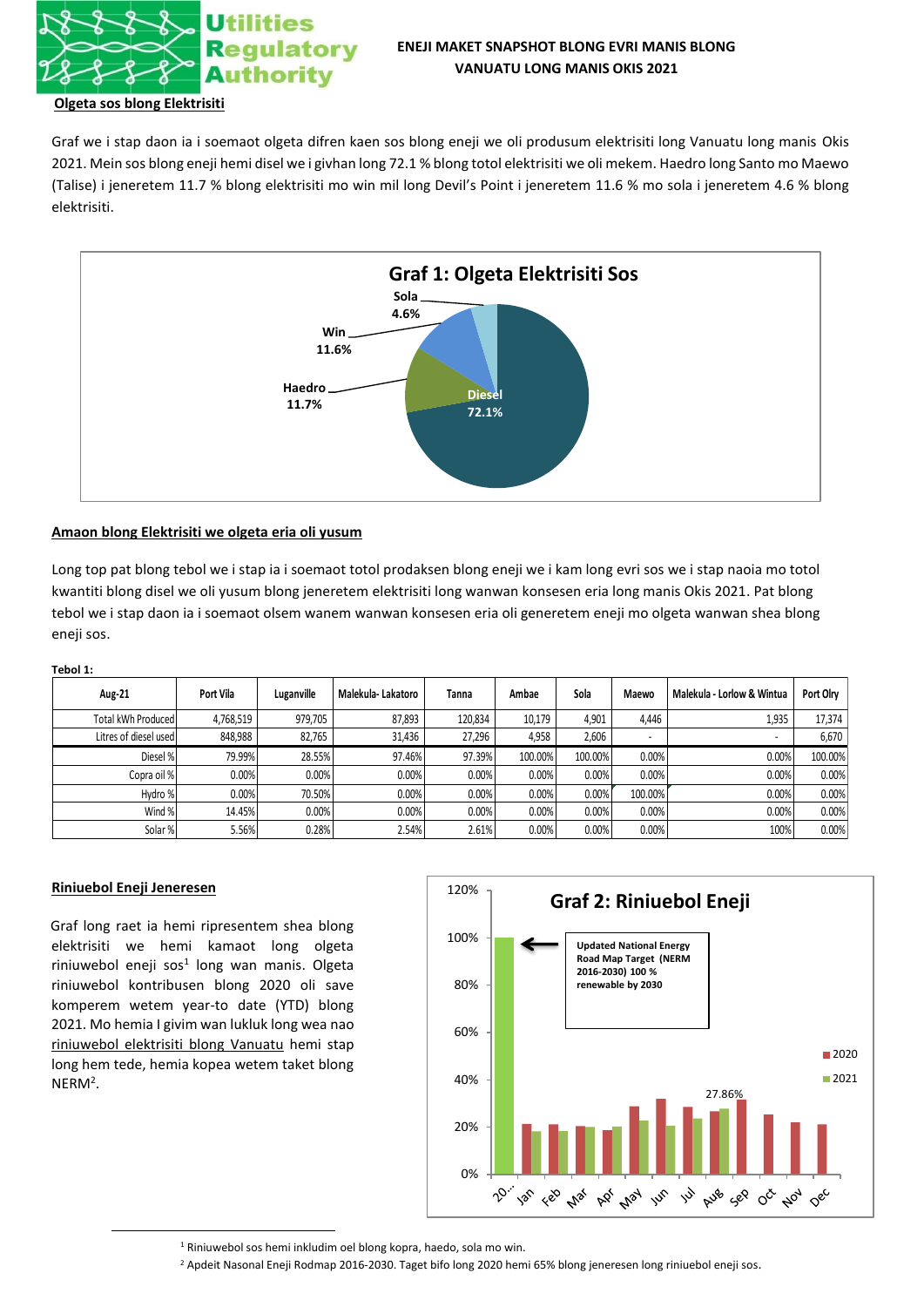## **Fuel praes indeks**

Graf long raet i soemaot praes fuel indeks. Hemi no soemaot praes blong wan lita blong diesel, be hemi soemaot evolusen mo muvmen blong praes blong fuel long 2021. Oli apdeitem indeks poen blong stat long 100 poen long Januari 2020 blong provaedem ol elektrisiti sevis eria we ol operesonal data blong olgeta i kam aveilebol afta. Long taem we oli givimaot ripot ia, Dipatmen blong Eneji i no save givim data we oli nidim blong kalkuletem fuel praes indeks blong Tanna mo Malekula (olsem we oli soem long graf ia).



## **Praes blong Elektrisiti**

Tarif blong UNELCO<sup>3</sup> blong manis Okis 2021 hemi 53.85 Vatu/kWh. Tarif blong VUI<sup>4</sup> hemi 38.52 Vatu/kWh, blong DoE<sup>5</sup> hemi 70. 22 Vatu/kWh mo tarif blong Wintua/Lorlow elektrikol Koperetiv<sup>6</sup> 58 Vatu/kWh.

UNELCO mo DoE oli stap yusum opereisonal paramita blong wan manis blong wokemaot elektrisiti tarif blong nekis manis, olsem eksampol, oli yusum paramita blong manis Julae 2021 blong wokemaot hemia blong manis Okis 2021.

## **Totol blong elektrisiti we oli jeneretem mo salem<sup>7</sup> insaed long olgeta konsesen eria.**

Totol blong paoa we oli produsum hemi go daon long 0.84 % bitim las manis mo hemi go antap long 4.1% long semak manis blong las yia.

Totol paoa we oli salem hemi go antap long 5.1 % bitim hemia long las manis mo hemi go antap long 4.6 % long semak manis long 2020.

Olgeta jenis long paoa we oli prodiusum mo salem i dipen fulwan long konsamsen blong elektrisiti insaed long manis.





<sup>3</sup> Union Electique du Vanuatu Limited <<UNELCO LIMITED>>, saplae blong elektrisiti long Port Vila

<sup>4</sup> Vanuatu Yutiliti Infrastrakja, i saplae blong elektrisiti long Luganville mo Port Olry (Santo), Sola (Bankis) mo Talise (Maewo).

<sup>5</sup> Dipatmen blong Eneji (DoE) i saplae elektrisiti long Tanna mo Malekula konsesen stat long Julae 2020 mo hemi stat blong jajem tarif long Oktoba blong 2020.

<sup>6</sup> Lakatoro koperetiv i putum niufala Sola grid we oli setemap long Wintua mo Lorlow long operesen, hemia long Malekula.

Visitim websaet blong Dipatmen blong Eneji (www.doe.gov.vu) blong karem moa infomesen

<sup>7</sup> Eneji blong evri manis we oli salem long konsesen blong UNELCO blong mekem ripot blong manis oli estimetem bes long stret pat blong eneji we oli salem kasem totol eneji we oli produsum long semak manis olsem long las yia.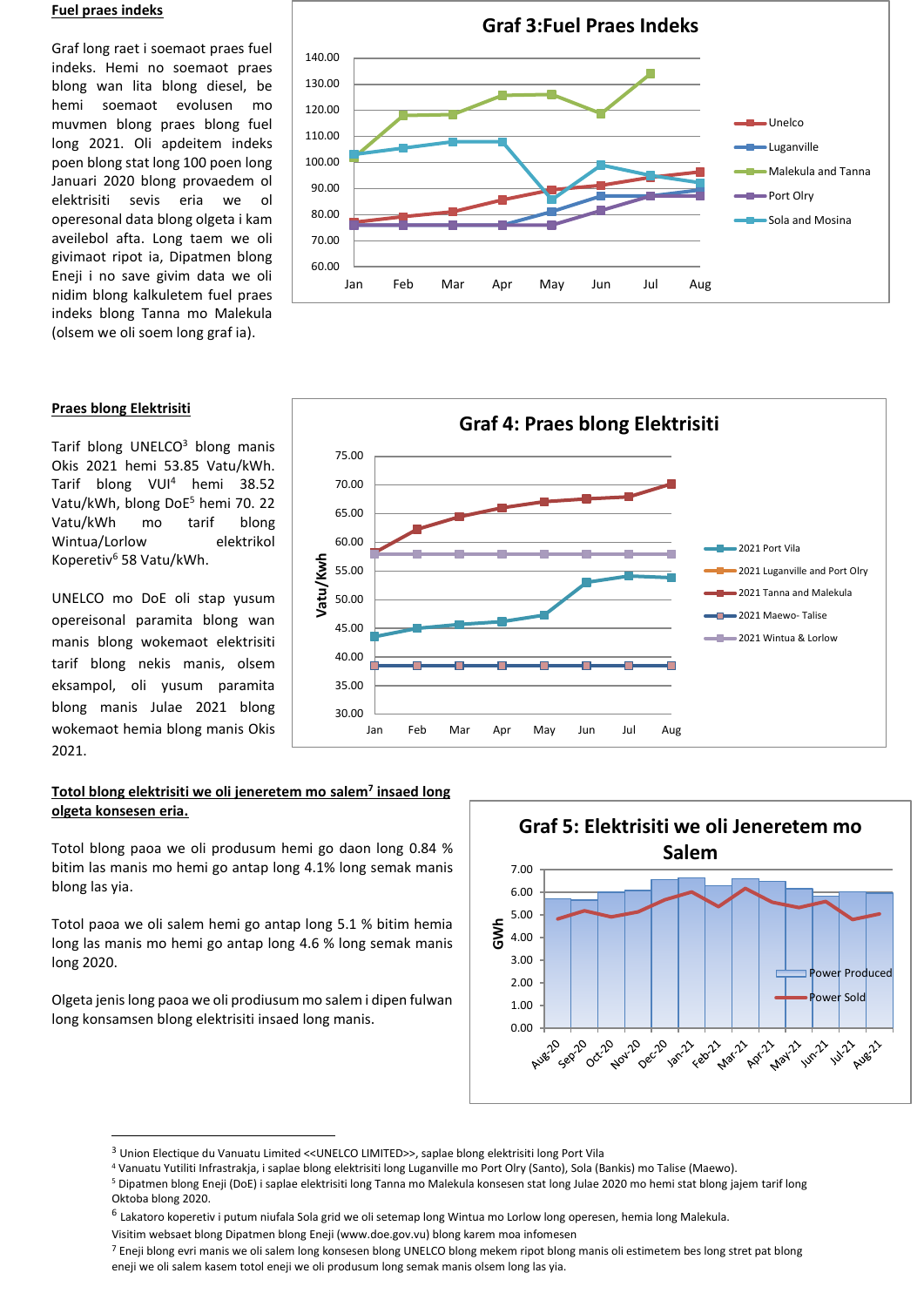*Data we oli yusum blong mekem snapshot blong eneji blong evri manis ia hemi no inkludum prodaksen blong elekrisiti aotsaed long wan agrimen o MOU.*



#### *Infomeisen long wok blong Utilities Regulatory Authority (URA)*

URA hemi indipenden ekonomik reguleta blong wota mo elektrisiti sevis long Vanuatu, we i stap insaed long URA Akt namba 11 blong 2007 wetem olgeta amenmen.

Olsem pat blong wok blong hem, Komisen i stap monitarem delivari blong elektrisiti mo wota we olgeta yutiliti kampani oli stap mekem mo pablik sevis, promotem akses mo long tem intres blong olgeta kastoma.

Plis kolem mifala sipos yu gat eni kwesten long (678) 23335 o kam luk mifala long Ofis blong Utilities Regulatory Authority, insaed long eria blong VNPF, Corner Pierre Lamy & Andre Ballande Street, Port Vila, Vanuatu.

**www.ura.gov.vu**

URA hemi glad blong risivim eni tingting o fidbak long olgeta we oli ridim ripot ia. Eni man we hemi ridim ripot ia mo hemi no andastanem gud ripot ia hemi save go long URA blong kasem mo infomesen.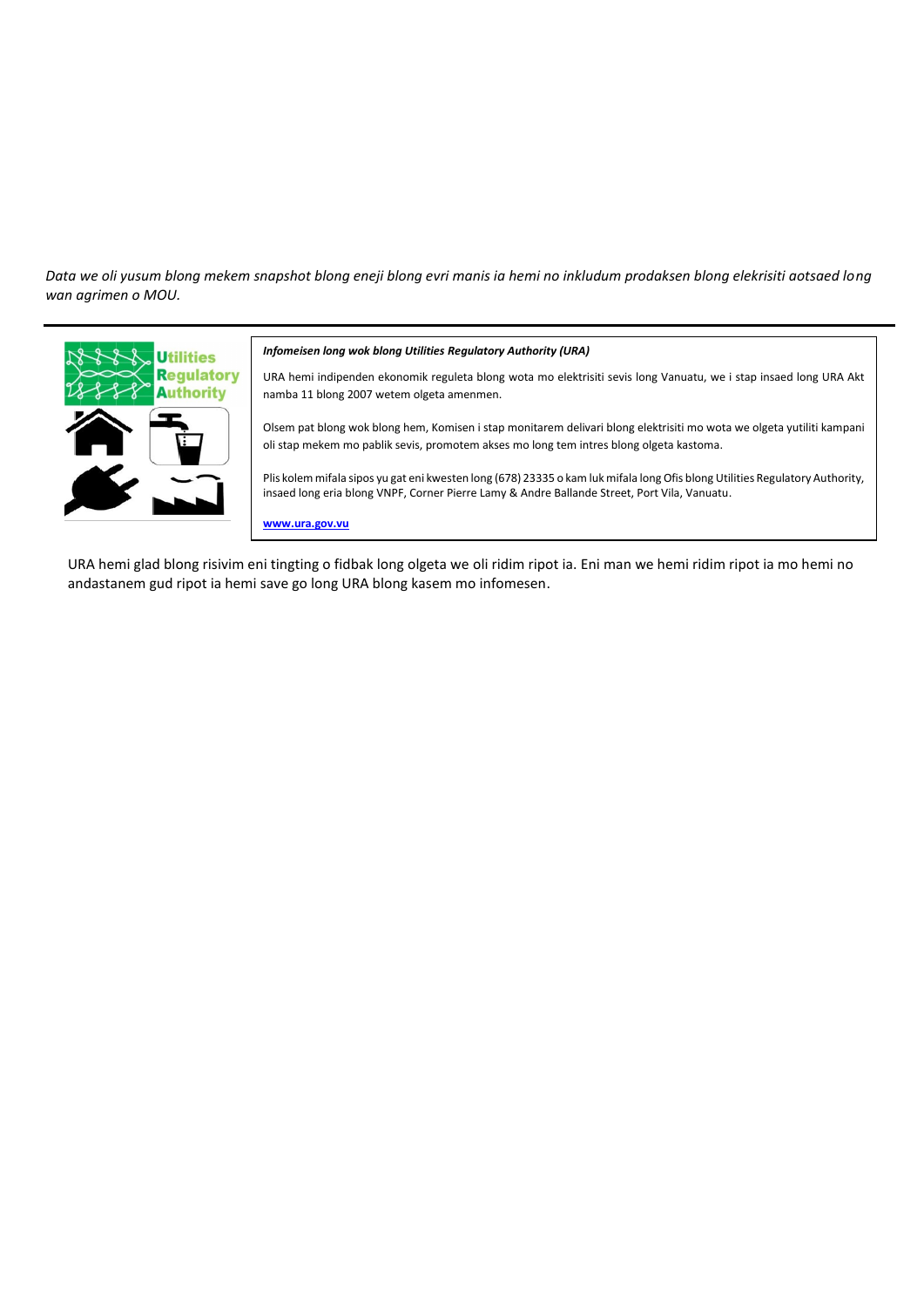

# **APPERÇU MENSUEL DU MARCHÉ DE L'ENERGIE AU VANUATU DU MOIS D'AOÛT 2021**

# **Source d'électricité**

Le graphique ci-dessous montre les différents types de sources d'énergie utilisées pour produire de l'électricité au Vanuatu au cours du mois d'août 2021. La principale source d'énergie était la combustion de diesel qui a contribué à 72,1 % de l'électricité totale produite. Les centrales hydroélectriques de Santo et de Maewo (Talise) ont généré 11,7 % de l'électricité, tandis que les éoliennes et les panneaux solaires ont contribué respectivement à 11,6 % et 4,6 %.



# **Production d'électricité par zone**

La partie supérieure du tableau ci-dessous montre la production totale d'énergie à partir de toutes les sources d'énergie disponibles et la quantité totale de diesel utilisée pour produire de l'électricité dans chaque zone de concession au cours du mois. La partie inférieure du tableau révèle la contribution respective en % des sources de production d'énergie disponibles dans chaque zone de concession.

| Tableau 1:            |           |            |                   |         |         |         |                          |                            |           |
|-----------------------|-----------|------------|-------------------|---------|---------|---------|--------------------------|----------------------------|-----------|
| Aug-21                | Port Vila | Luganville | Malekula-Lakatoro | Tanna   | Ambae   | Sola    | Maewo                    | Malekula - Lorlow & Wintua | Port Olry |
| Total kWh Produced    | 4,768,519 | 979,705    | 87,893            | 120,834 | 10,179  | 4,901   | 4,446                    | 1,935                      | 17,374    |
| Litres of diesel used | 848,988   | 82,765     | 31,436            | 27,296  | 4,958   | 2,606   | $\overline{\phantom{a}}$ | ۰                          | 6,670     |
| Diesel %              | 79.99%    | 28.55%     | 97.46%            | 97.39%  | 100.00% | 100.00% | 0.00%                    | 0.00%                      | 100.00%   |
| Copra oil %           | 0.00%     | 0.00%      | 0.00%             | 0.00%   | 0.00%   | 0.00%   | 0.00%                    | 0.00%                      | 0.00%     |
| Hydro %               | 0.00%     | 70.50%     | 0.00%             | 0.00%   | 0.00%   | 0.00%   | 100.00%                  | 0.00%                      | 0.00%     |
| Wind %                | 14.45%    | 0.00%      | 0.00%             | 0.00%   | 0.00%   | 0.00%   | 0.00%                    | 0.00%                      | 0.00%     |
| Solar %               | 5.56%     | 0.28%      | 2.54%             | 2.61%   | 0.00%   | 0.00%   | 0.00%                    | 100%                       | 0.00%     |

# **Production d'énergie renouvelable**

Le graphique de droite présente la part en % de l'électricité produite à partir de sources<sup>1</sup> d'énergie renouvelables au cours du mois au Vanuatu. Les contributions renouvelables de 2020 peuvent être comparées aux proportions renouvelables depuis le début de l'année 2021. En outre, il donne un aperçu de la situation de la "production<sup>1</sup> d'électricité renouvelable de Vanuatu" par rapport à l'objectif de la FRNE<sup>2</sup> .



1 Sources d'énergies renouvelables telles que l'huile du coprah, l'énergie hydraulique, solaire et éoliennes.

2Feuilles de route nationale pour l'énergie mise à jour 2016-2030. L'objectif d'ici 2020 est de produire 65 % de l'électricité à partir de sources d'énergie renouvelables.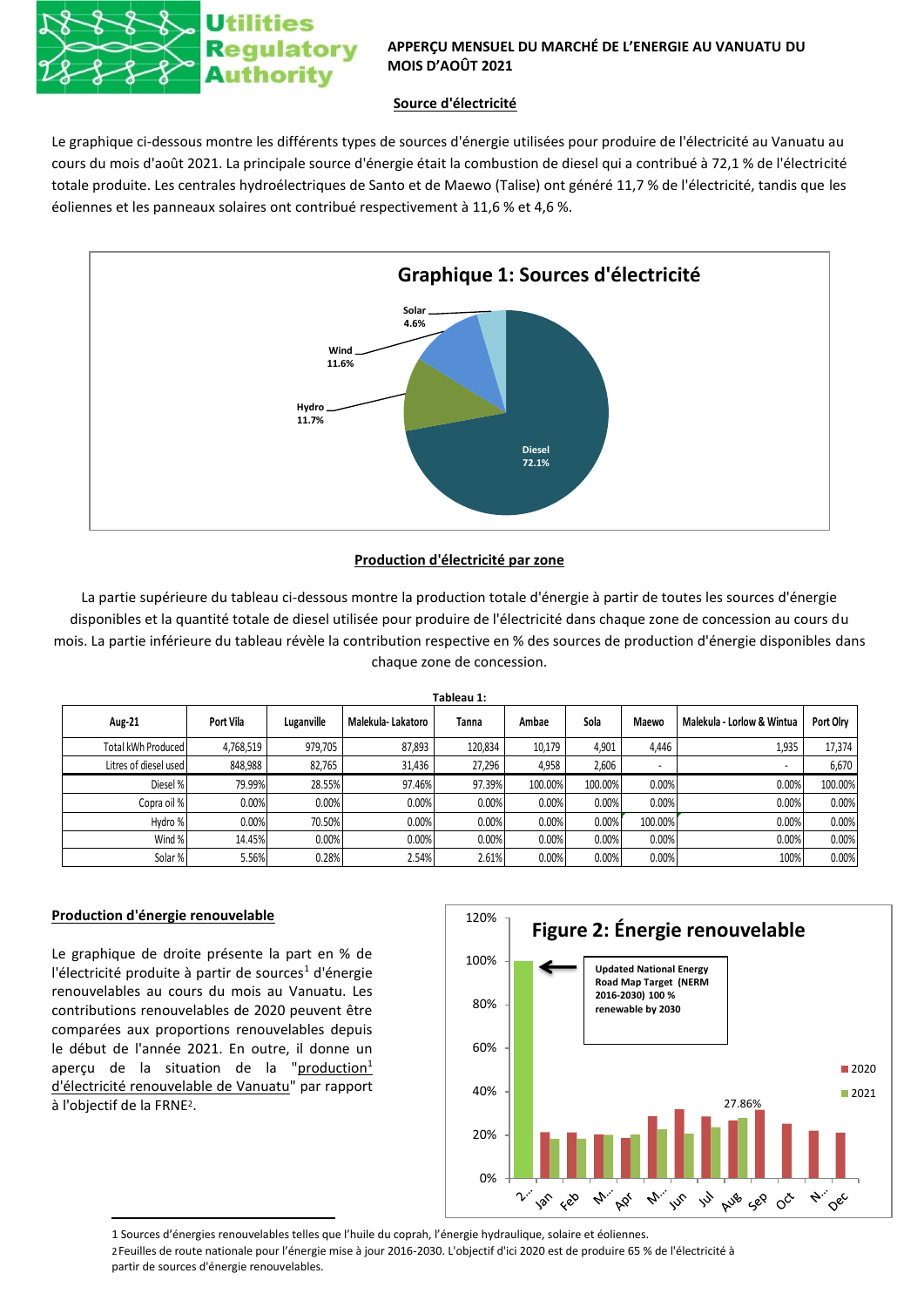## **Indice du coût du carburant**

Le graphique de droite présente l'indice des prix du carburant. Il ne montre pas le prix par litre de diesel mais l'évolution ou le mouvement du prix du carburant en 2021. Le point d'indice est actualisé pour commencer à 100 points en janvier 2020 afin de tenir compte des zones de service d'électricité dont les données opérationnelles deviennent disponibles par la suite. Au moment où ce rapport a été publié, le ministère de l'énergie n'a pas été en mesure de fournir les données nécessaires pour calculer l'indice du prix du carburant pour Tanna et Mallicolo (comme indiqué dans le graphique).

## 60.00 70.00 80.00 90.00 100.00 110.00 120.00 130.00 140.00 Jan Feb Mar Apr May Jun Jul Aug **Figure 3: Indice des prix du carburant** Unelco Luganville Malekula and Tanna Port Olry Sola and Mosina

## **Prix de l'électricité**

Le tarif d'UNELCO<sup>3</sup> pour le mois d'août 2021 est de 53,85 Vatu/kWh. Les tarifs de VUI<sup>4</sup>, du SdE<sup>5</sup> et de la coopérative<sup>6</sup> électrique Wintua/Lorlow pour le même mois sont respectivement de 38,52, 70,22 et 58 Vatu/kWh.

Les paramètres opérationnels réels d'UNELCO et du SdE pour un mois donné sont généralement utilisés pour calculer le tarif de l'électricité pour le mois suivant.

les paramètres opérationnels de juillet 2021 ont été utilisés pour déterminer le tarif d'août 2021.



# **Total de l'électricité produite et vendue<sup>7</sup> dans les zones de concession.**

L'énergie totale produite a diminué de 0,84 % par rapport au mois précédent ; si on la compare au mois équivalent de l'année civile précédente, l'énergie totale produite a augmenté de 4,1 %.

L'énergie totale vendue au cours du mois a augmenté de 5,1 % par rapport au mois précédent et a également augmenté de 4,6 % pour le mois correspondant en 2020.

Les variations de l'énergie produite et vendue dépendent entièrement de la consommation au cours du mois de référence.



<sup>3</sup> La Société Union électrique du Vanuatu (UNELCO LIMITED) offre des services d'électricité à Port-Vila, Mallicolo et Tanna.

<sup>&</sup>lt;sup>4</sup> Vanuatu Utilities Infrastructure supplies electricity in Luganville and Port Olry (Santo), Sola (Banks) and Talise (Maewo).

<sup>&</sup>lt;sup>5</sup> Secteur de lÉnergie fournit de lélectricite dans les concessions de Tanna et Malicolo depuis Juillet 2020 et a commencé a facturer des tariffs en Octobre 2020.

<sup>&</sup>lt;sup>6</sup> Lakatoro cooperative is operating the newly established Solar grid at Wintua and Lorlow in Malekula. For more information visit the Department of Energy's website (www.doe.gov.vu)

<sup>7</sup> L'énergie vendue dans la zone concession de l'UNELCO au cours du mois de compte-rendu est estimée en fonction de la proportion réelle de l'énergie vendue par rapport à l'énergie totale produite au même mois de l'année précédente.